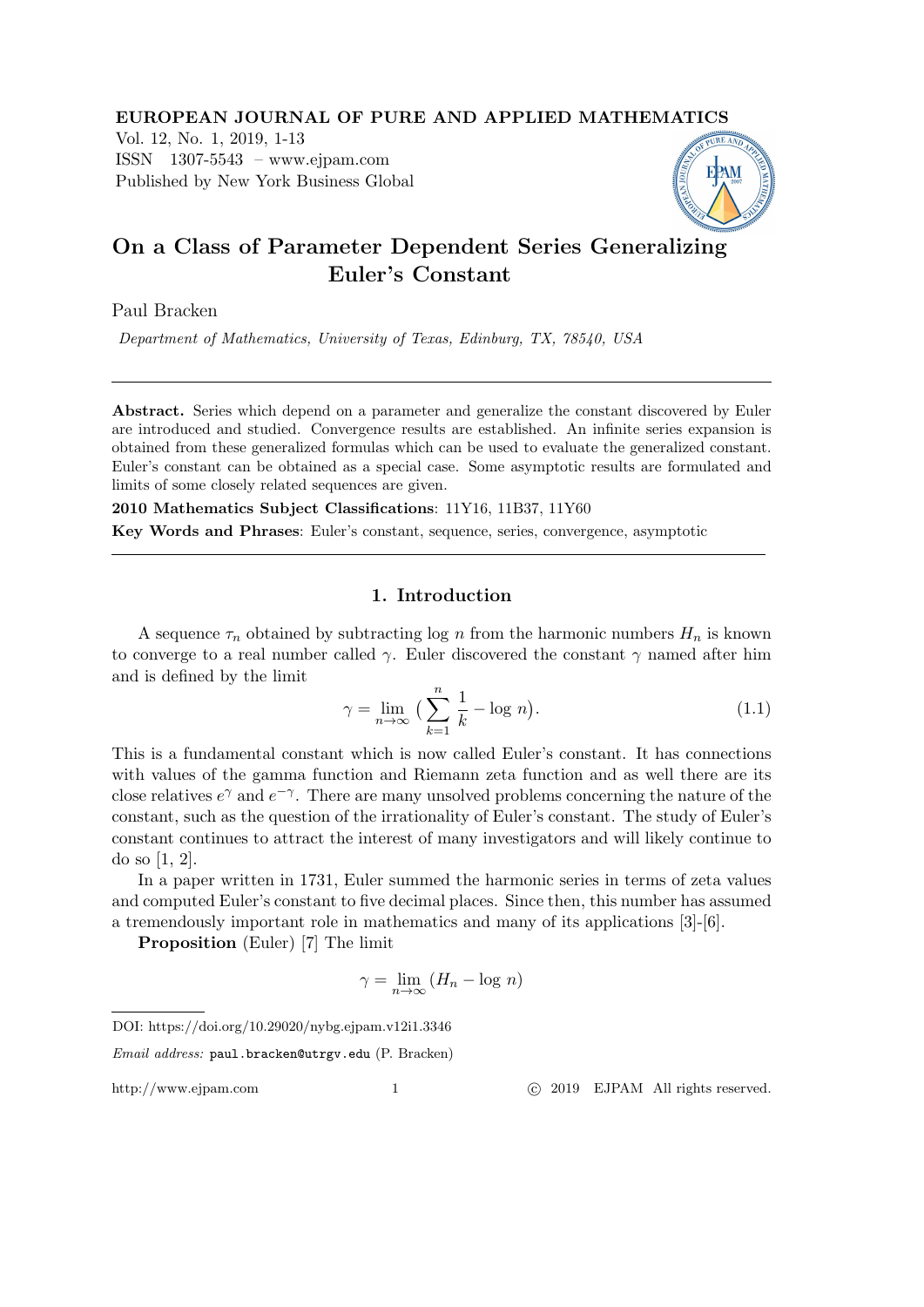exists. It is given by the conditionally convergent series

$$
\gamma = \sum_{n=2}^{\infty} (-1)^n \frac{\zeta(n)}{n}.
$$

 $\Box$ 

Euler reports that this series converges conditionally since it is an alternating series with decreasing terms and finds that  $\gamma \approx 0.577218$ .

Many estimates are also known for  $\gamma$  as well as upper and lower bounds for  $\tau_n - \gamma$ . For example, a recent estimate for this difference which has appeared [8] is for  $n \in \mathbb{N}$ ,

$$
\frac{1}{2n+\frac{2}{5}} < \tau_n - \gamma < \frac{1}{2n+\frac{1}{3}}.
$$

The intention here is to provide and then study some reasonable generalizations of this sequence  $\tau_n$  for Euler's constant and to obtain some results which yield a powerful tool for the high precision calculation of Euler's constant itself [9], [10].

### 2. Generalizations of Euler's Constant

Define the sequence  $\gamma_n(a)$  which depends on the real variable  $a \in [0, \infty)$  as

$$
\gamma_n(a) = \sum_{k=1}^n \left[ \frac{1}{k+a} - \log(a+k+1) + \log(a+k) \right]
$$
\n
$$
= \sum_{k=1}^n \left( \frac{1}{k+a} \right) - \log(a+n+1) + \log(a+1).
$$
\n(2.1)

Setting  $a = 0$  in (2.1) and defining  $\gamma_n = \gamma_n(0)$ , equation (2.1) becomes

$$
\gamma_n = \sum_{k=1}^n \frac{1}{k} - \log(n+1). \tag{2.2}
$$

Up to a term which goes to zero with increasing  $n$ , this sequence is the same as the sequence  $\tau_n$ , and Euler's constant is obtained in the limit

$$
\gamma = \lim_{n \to \infty} \gamma_n. \tag{2.3}
$$

Equation (2.1) leads to one generalization of Euler's constant. It can be generalized further to depend on two parameters  $a, b$  by writing

$$
\gamma_n(a,b) = \sum_{k=1}^n \frac{1}{k+b} - \log(n+a). \tag{2.4}
$$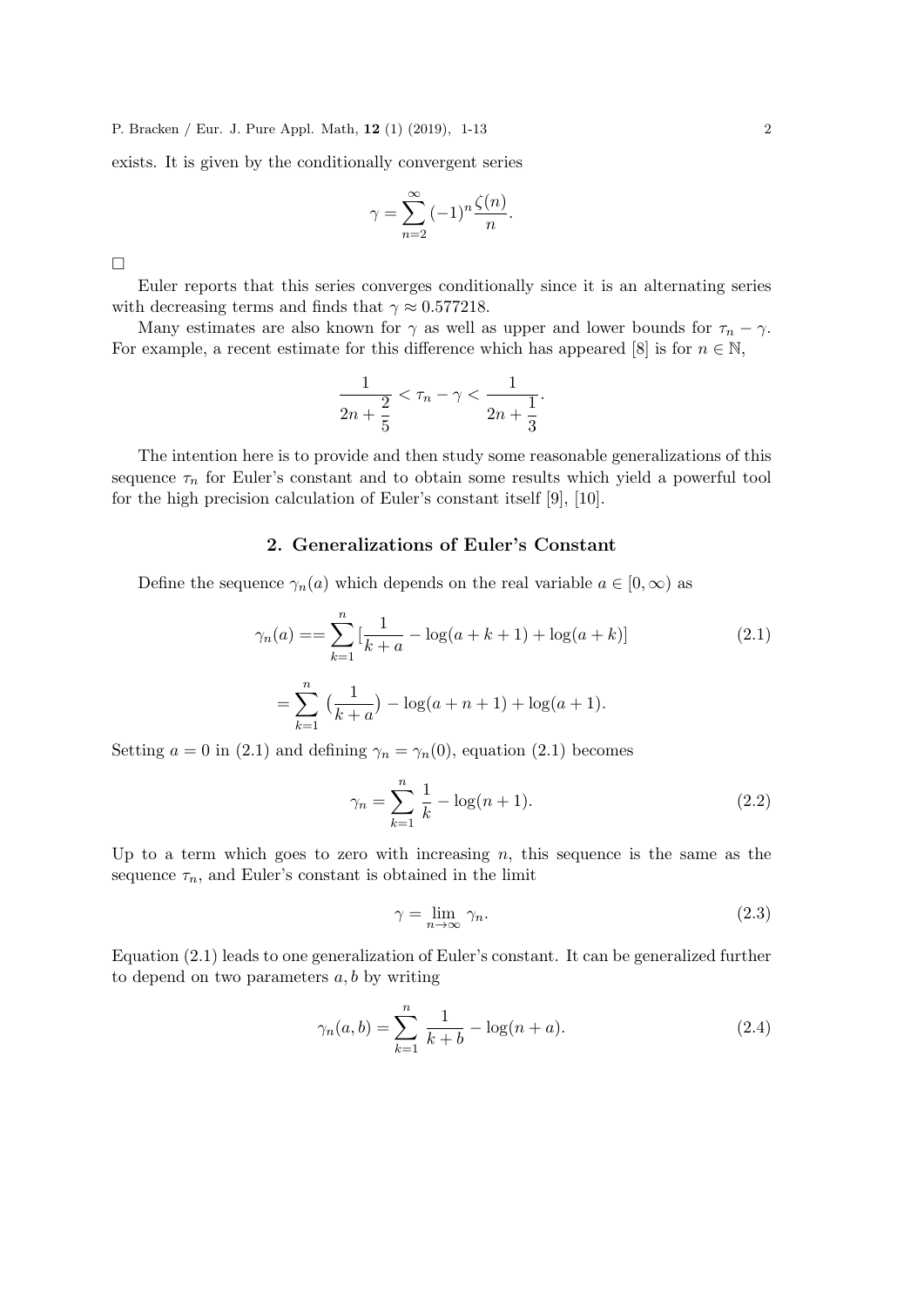The sequence in  $(2.4)$  can be easily related to that in  $(2.1)$  by writing

$$
\gamma_n(a,b) = \sum_{k=1}^n \frac{1}{k+b} - \log(b+n+1) + \log(b+1) + \log(b+n+1) - \log(a+n) - \log(b+1)
$$

$$
= \gamma_n(b) + \log\left(\frac{b+n+1}{a+n}\right) - \log(b+1). \tag{2.5}
$$

Since the second term on the right of  $(2.5)$  goes to zero as n gets large, existence of the limit  $\lim_{n\to\infty} \gamma_n(b)$  in (2.5) implies that  $\lim_{n\to\infty} \gamma_n(a,b) = \gamma(a,b)$  exists as well by the usual limit rules. Moreover, the limit  $\gamma(a, b)$  can be calculated in terms of  $\gamma(b)$  by means of

 $\gamma(a, b) = \gamma(b) - \log(b + 1).$  (2.6)

## 3. Convergence of the Sequences

The expression for  $\gamma_n(a)$  in (2.1) can be written in an equivalent form which is more useful for establishing convergence of the sequence,

$$
\gamma_n(a) = \sum_{k=1}^n \left( \frac{1}{a+k} - \int_k^{k+1} \frac{dx}{a+x} \right).
$$
 (3.1)

The integration variable is changed in (3.1) by means of the linear transformation  $x = k+t$ . This serves to transform the integration interval to  $(0, 1)$  and  $\gamma_n(a)$  takes the form

$$
\gamma_n(a) = \sum_{k=1}^n \left( \frac{1}{a+k} - \int_k^{k+1} \frac{dx}{a+x} \right)
$$

$$
= \sum_{k=1}^n \left( \int_0^1 \frac{dt}{a+k} - \int_0^1 \frac{dt}{a+k+t} \right) = \sum_{k=1}^n \int_0^1 \frac{t \, dt}{(a+k)(a+k+t)}.
$$
(3.2)

**Theorem 1.** Let a be real and not equal to a negative integer. Then the sequence  $\gamma_n(a)$ converges to a continuous function of a.

**Proof** Clearly for  $a \ge 0$  the following upper bound holds for the k-th term in (3.2)

$$
\int_0^1 \frac{t}{(a+k)(a+k+t)} dt \le \frac{1}{2(a+k)^2} \le \frac{1}{2k^2}.
$$

Since the series of inverse squares converges, this sequence provides the required bounding sequence which allows us to conclude that

$$
\sum_{k=1}^{\infty} \int_0^1 \frac{1}{(a+k)(a+k+t)} dt \le \frac{1}{2} \sum_{k=1}^{\infty} \frac{1}{k^2}.
$$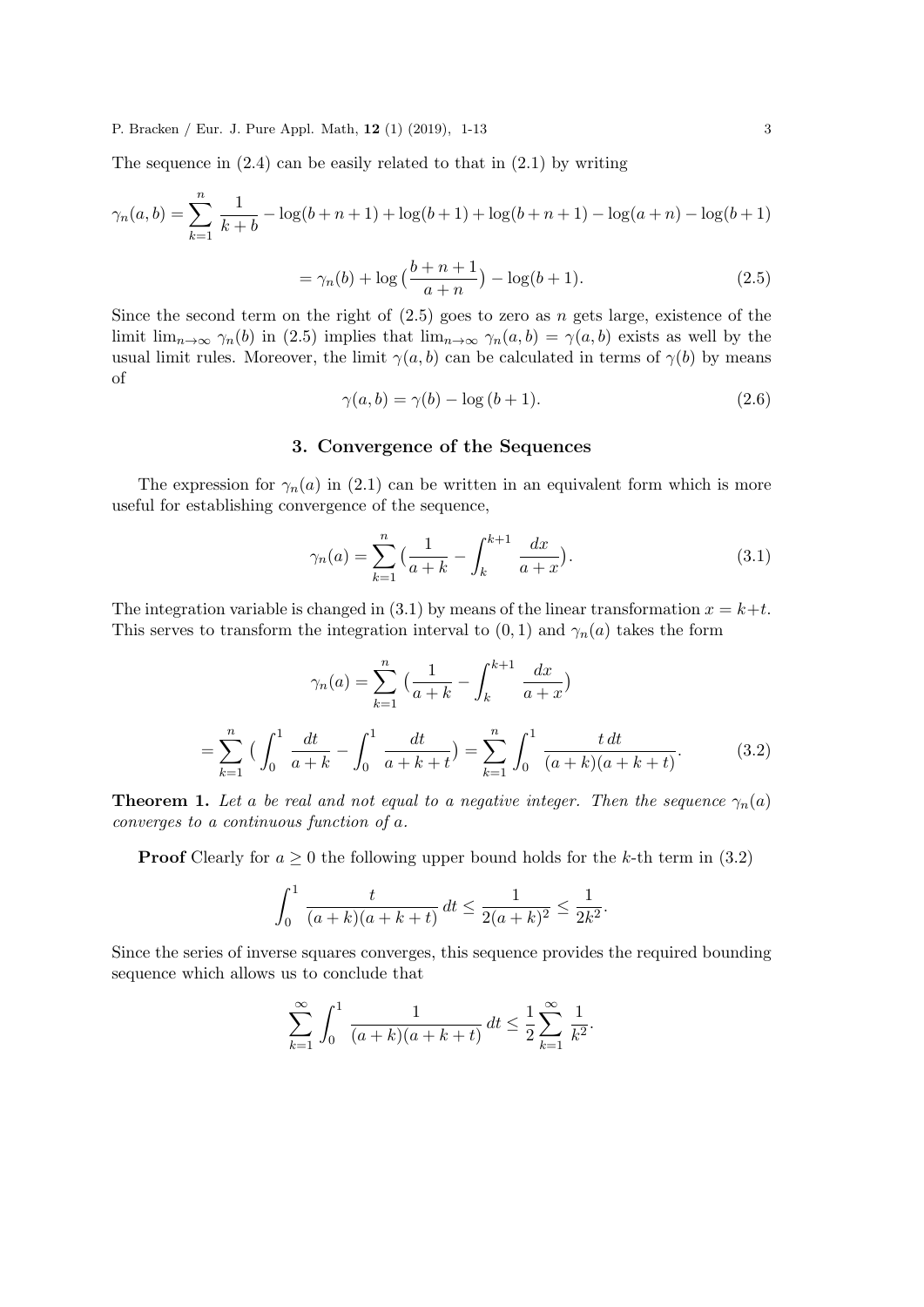By applying the Weierstrass test at this point allows us to conclude series (3.2) converges absolutely and uniformly when  $a \geq 0$ . Since the convergence is uniform and the terms in the series are continuous functions of a, the limit  $\gamma(a)$  is a continuous function of a.

If  $a < 0$  and not equal to a negative integer, it suffices to study the remainder series

$$
\sum_{k=N_0+1}^{\infty} \int_0^1 \frac{t}{(a+k)(a+k+t)} dt
$$
 (3.3)

Choose  $N_0 > -a$ , then the following upper bound for the k-th term holds since  $a + N_0 > 0$ and  $j \in \mathbb{N}$ ,

$$
\int_0^1 \frac{t}{(a+k)(a+k+t)} dt |_{k=N_0+j} \leq \frac{1}{2j^2}.
$$

Consequently, there is the bound

$$
\sum_{k=N_0+1}^{\infty} \int_0^1 \frac{1}{(a+k)(a+k+t)} dt < \frac{1}{2} \sum_{j=1}^{\infty} \frac{1}{j^2}.
$$

Thus the remainder series (3.3) converges uniformly by the Weierstrass theorem as in the case where a is positive. Hence the limit  $\gamma(a)$  exists and is again continuous, since the remainder series differs form the whole series by a finite number of terms.  $\Box$ 

### 4. Expansion of the Remainder

As a consequence of Theorem 1, we can write

$$
\gamma(a) = \gamma_N(a) + \sum_{k=N+1}^{\infty} \left( \frac{1}{a+k} - \int_k^{k+1} \frac{dx}{a+x} \right) = \gamma_N(a) + \sum_{k=N+1}^{\infty} \int_0^1 \frac{t}{(a+k)(a+k+t)} dt.
$$
\n(4.1)

It will prove useful to denote the remainder of the series in (4.1) as

$$
R_N(a) = \sum_{k=N+1}^{\infty} \int_0^1 \frac{t}{(a+k)(a+k+t)} dt.
$$
 (4.2)

Thus (4.1) can be summarized concisely in the form

$$
\gamma(a) = \gamma_N(a) + R_N(a).
$$

It is possible to generate an expansion for (4.2) by proceeding in the following way. First add and subtract the following quantity to (4.2).

$$
\int_0^1 t \, dt \sum_{k=N+1}^\infty \frac{1}{(a+k)(a+k+1)}.\tag{4.3}
$$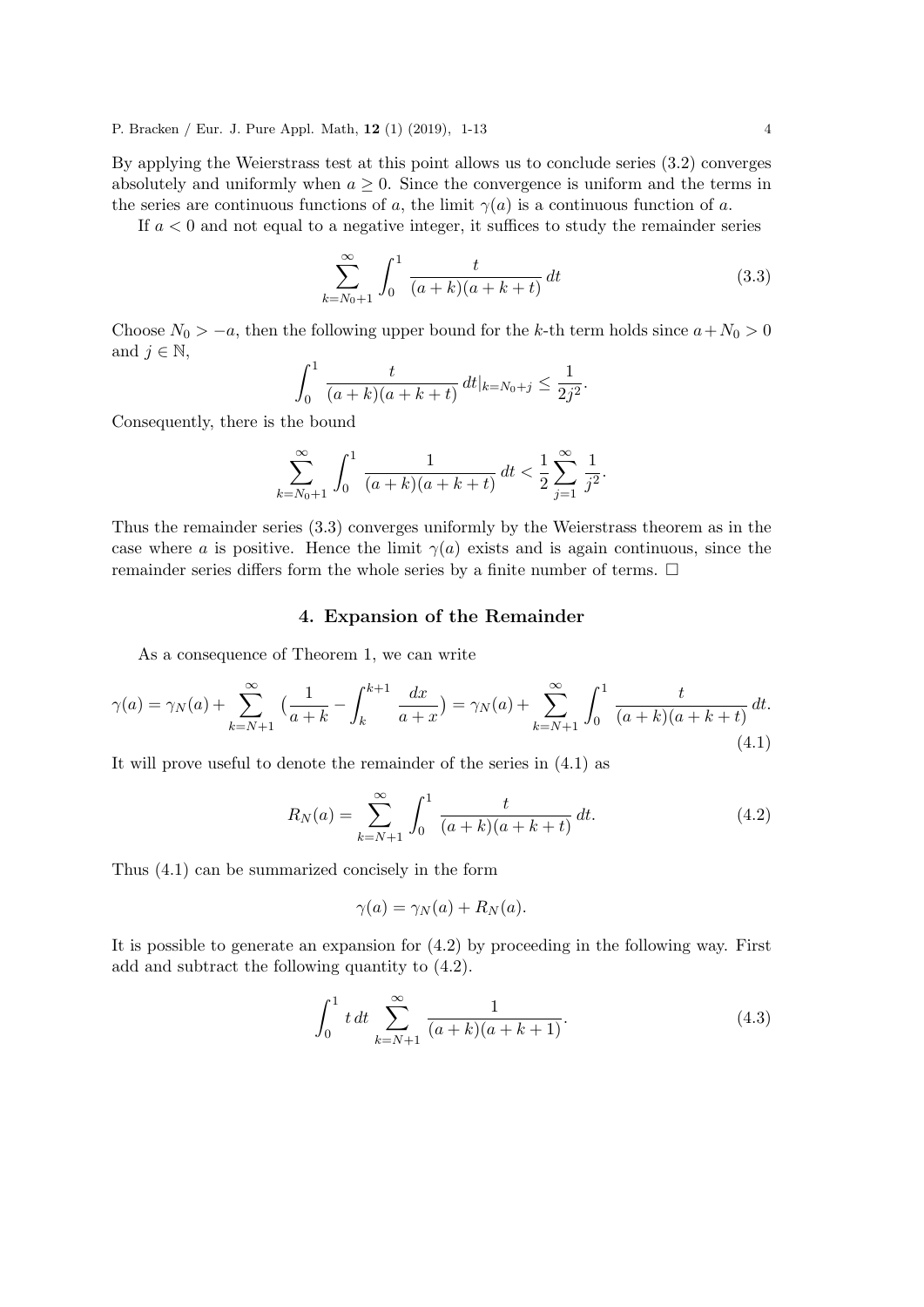This will not alter the value of  $(4.2)$ . The sum  $(4.3)$  is independent of t and converges when  $a$  is not a negative integer. The result is obtained upon evaluating the sum  $(4.3)$  in closed form

$$
R_N(a) = \sum_{k=N+1}^{\infty} \int_0^1 \left( \frac{1}{(a+k)(a+k+1)} - \frac{1}{(a+k)(a+k+1)} \right) dt + \int_0^1 t \, dt \sum_{k=N+1}^{\infty} \frac{1}{(a+k)(a+k+1)}
$$

$$
= \sum_{k=N+1}^{\infty} \int_0^1 \frac{t(1-t)}{(a+k)(a+k+1)(a+k+t)} \, dt + \int_0^1 t \, dt \frac{1}{a+N+1}.\tag{4.4}
$$

Define the first in a sequence of such constants  $\alpha_1$  as the integral,

$$
\alpha_1 = \int_0^1 t \, dt = \frac{1}{2}.\tag{4.5}
$$

Substituting (4.5) into (4.4),  $R_N(a)$  can be summarized as follows

$$
R_N(a) = \sum_{k=N+1}^{\infty} \int_0^1 \frac{t(1-t)}{(a+k)(a+k+1)(a+k+t)} dt + \frac{\alpha_1}{a+N+1}.
$$

Taking the first term on the right side of  $R_N(a)$  and repeating the process, it is determined that

$$
\sum_{k=N+1}^{\infty} \int_0^1 \frac{t(1-t)}{(a+k)(a+k+1)(a+k+t)} dt
$$
  
= 
$$
\sum_{k=N+1}^{\infty} \int_0^1 \frac{t(1-t)(2-t)}{(a+k)(a+k+1)(a+k+2)(a+k+t)} dt + \frac{1}{2} \int_0^1 t(1-t) dt \frac{1}{(a+N+1)(a+N+2)}.
$$
  
(4.6)

Defining the constant  $\alpha_2$  to be

$$
\alpha_2 = \frac{1}{2} \int_0^1 t(1-t) \, dt = \frac{1}{12},
$$

remainder  $R_N(a)$  in (4.2) can be expressed as

$$
R_N(a) = \sum_{k=N+1}^{\infty} \int_0^1 \frac{t(1-t)(2-t)}{(a+k)(a+k+1)(a+k+2)(a+k+t)} dt + \sum_{k=1}^2 \frac{\alpha_k}{(a+N+1)\cdots(a+N+k)}.
$$
\n(4.7)

Formula (4.7) leads to the statement of a Theorem. For the proof, the following Lemma will be required.

Lemma 1. Suppose a is not equal to zero or a negative integer. Then for all integers  $m \geq 1$ , the following sum can be expressed in closed form,

$$
\sum_{k=N+1}^{\infty} \frac{1}{(a+k)(a+k+1)\cdots(a+k+m)} = \frac{1}{m\cdot(a+N+1)\cdots(a+N+m)}.
$$
 (4.8)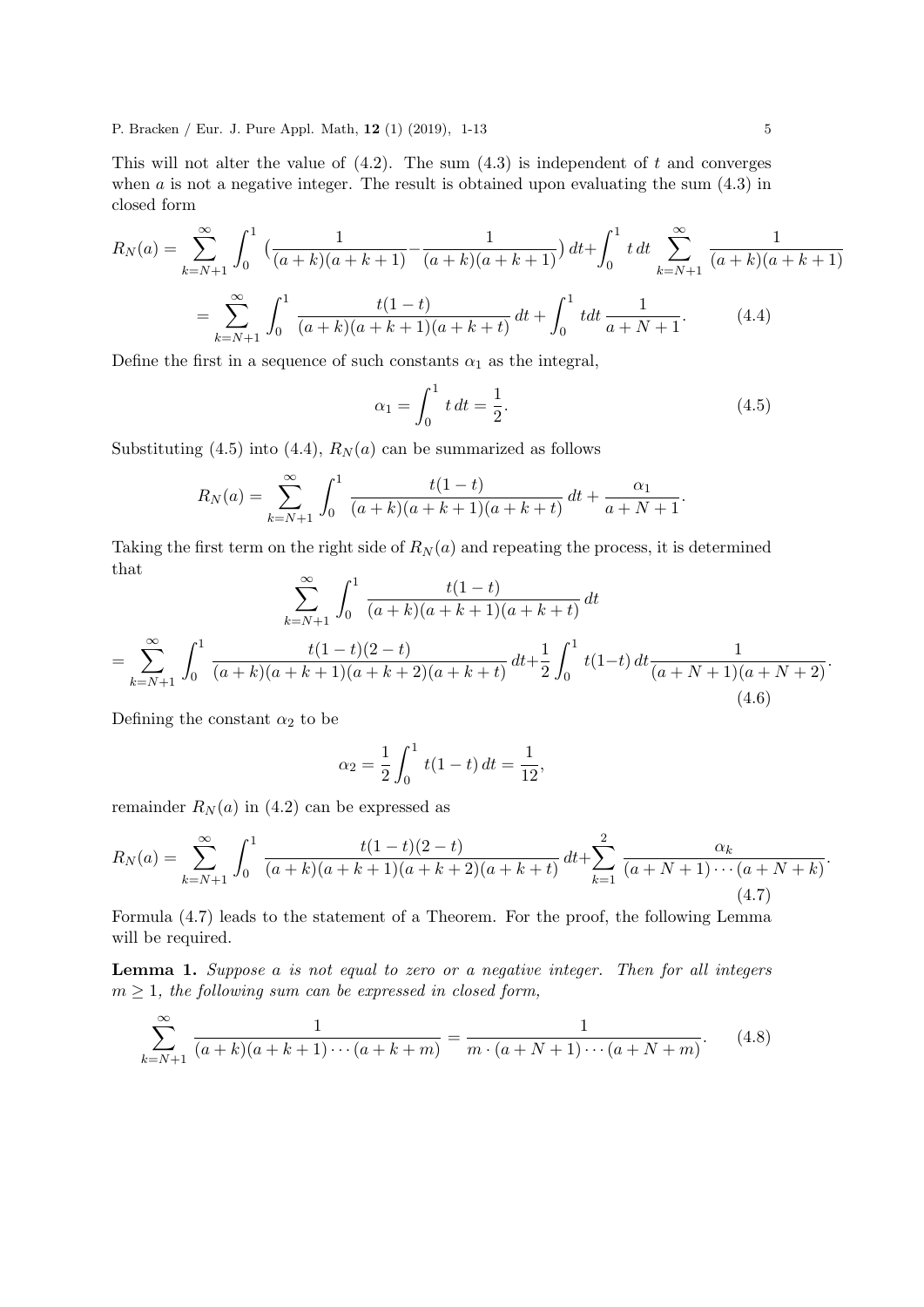**Proof** The proof is by induction on m. Suppose first  $m = 1$  and a is as in the statement, then denoting the sum by  $f(a, m)$ , we have

$$
f(a,1) = \sum_{k=N+1}^{\infty} \frac{1}{(a+k)(a+k+1)} = \sum_{k=N+1}^{\infty} \left(\frac{1}{a+k} - \frac{1}{a+k+1}\right) = \frac{1}{a+N+1}.
$$

So the result holds for  $m = 1$  and all a in the stated domain. Suppose (4.8) holds up to the integer  $m - 1$  and write the difference

$$
f(a, m-1) - f(a+1, m-1)
$$

$$
= \sum_{k=N+1}^{\infty} \left( \frac{1}{(a+k)\cdots(a+k+m-1)} - \frac{1}{(a+k+1)\cdots(a+k+m)} \right)
$$
  

$$
= \sum_{k=N+1}^{\infty} \left( \frac{a+k+m}{(a+k)(a+k+1)\cdots(a+k+m)} - \frac{a+k}{(a+k)\cdots(a+k+m)} \right)
$$
  

$$
= m \sum_{k=N+1}^{\infty} \frac{1}{(a+k)\cdots(a+k+m)} = mf(a,m). \tag{4.9}
$$

Next, replace m by  $m - 1$  in (4.8) and calculate the difference explicitly

$$
f(a, m-1) - f(a+1, m-1)
$$
  
= 
$$
\frac{a+N+m}{(m-1)(a+N+1)\cdots(a+N+m)} - \frac{a+N+1}{(m-1)(a+N+1)\cdots(a+N+m)}
$$
  
= 
$$
\frac{1}{(a+N+1)\cdots(a+N+m)}.
$$
 (4.10)

Equating the results  $(4.9)$  and  $(4.10)$ , the sum in  $(4.8)$  is obtained for the case m. Therefore, the principle of mathematical induction implies (4.8) holds for all positive integers m and a in the domain as stated.  $\square$ 

It should be noted that by continuity,  $(4.8)$  can be extended to the case  $a = 0$ , since both sides are continuous functions of a. It is now possible to use this to prove a key result which is stated now.

**Theorem 2.** Let  $m \in \mathbb{N}$  such that  $m \geq 2$  and a is not a negative integer. Define  $R_{N,m}(a)$ to be

$$
R_{N,m}(a) = \sum_{k=N+1}^{\infty} \int_0^1 \frac{t(1-t)\cdots(m-t)}{(a+k)(a+k+1)\cdots(a+k+m)(a+k+t)} dt.
$$
 (4.11)

Then remainder (4.2) admits the following expansion

$$
R_N(a) = R_{N,m}(a) + \sum_{k=1}^{m} \frac{\alpha_k}{(a+N+1)\cdots(a+N+k)}.
$$
 (4.12)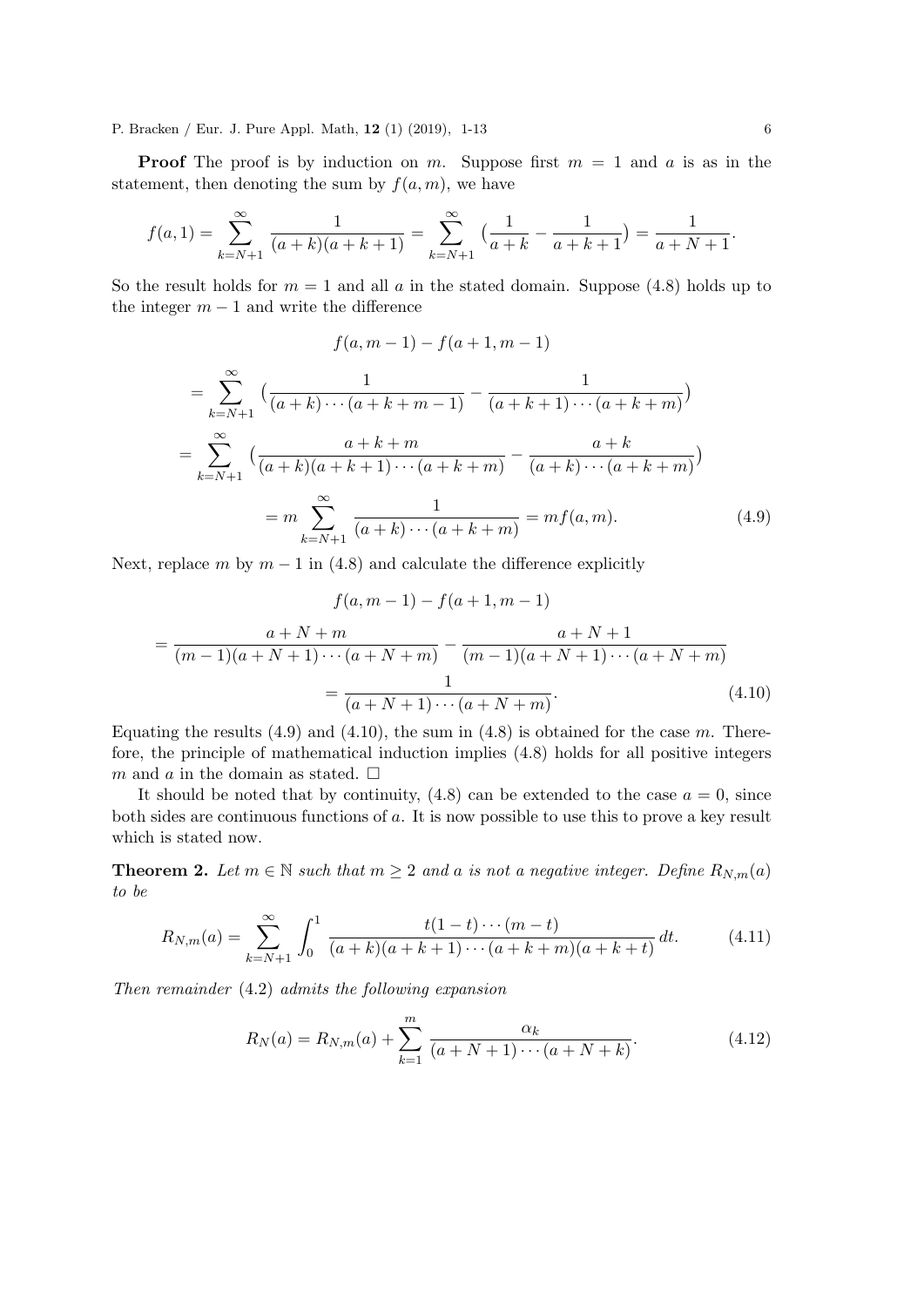The constants  $\alpha_k$  which appear in (4.12) are defined to be

$$
\alpha_1 = \frac{1}{2},
$$
  
\n
$$
\alpha_k = \frac{1}{k} \int_0^1 t(1-t) \cdots (k-1-t) dt, \qquad k \ge 2.
$$
\n(4.13)

**Proof** The cases  $m = 1, 2$  have already been worked out and may serve as the basis for a proof by induction. Equation (4.12) may be taken as the induction hypothesis with m replaced by  $m-1$ . It will be shown using Lemma 2 that this case implies (4.12) with m. Writing out  $R_{N,m-1}(a)$  it is found that

$$
R_{N,m-1}(a) - \sum_{k=N+1}^{\infty} \int_0^1 \frac{t(1-t)\cdots(m-1-t)}{(a+k)\cdots(a+k+m-1)(a+k+m)} dt
$$
  
+ 
$$
\int_0^1 t(1-t)\cdots(m-1-t) dt \sum_{k=N+1}^{\infty} \frac{1}{(a+k)\cdots(a+k+m)}
$$
  
= 
$$
R_{N,m}(a) + \frac{1}{m} \int_0^1 t(1-t)\cdots(m-1-t) dt \sum_{k=N+1}^{\infty} \frac{1}{(a+k)\cdots(a+k+m)}
$$
  
= 
$$
R_{N,m}(a) + \frac{\alpha_k}{(a+N+1)\cdots(a+N+m)}.
$$
 (4.14)

Substituting (4.14) into (4.12), it may be concluded that case  $m-1$  implies m and so (4.12) is proved by means of the principle of mathematical induction. The  $\alpha_k$  are determined by means of  $(4.13)$ .  $\Box$ 

**Lemma 2.** The following upper and lower bounds hold for the sequence  $\alpha_m$  when  $m \geq 2$ 

$$
\frac{1}{6m}(m-2)! \le \alpha_m \le \frac{1}{6m}(m-1)!. \tag{4.15}
$$

Proof The bounds (4.15) are an immediate consequence of the observation that

$$
\frac{1}{m} \int_0^1 t(1-t) dt \cdot 1 \cdot 2 \cdot 3 \cdots (m-2) \le \alpha_m \le \frac{1}{m} \int_0^1 t(1-t) dt \cdot 2 \cdot 3 \cdots (m-1). \tag{4.16}
$$

Substituting the numerical value of the integral which is  $1/6$  into  $(4.16)$ , we arrive at  $(4.15)$ .  $\Box$ 

Lemma 2 can be used to study the behavior of  $R_{N,m}(a)$  when a is positive in (4.11) as  $m \to \infty$ .

**Theorem 3.** Suppose  $a \geq 0$  and  $N \in \mathbb{N}$  is fixed, then the following limit holds

$$
\lim_{m \to \infty} R_{N,m}(a) = 0. \tag{4.17}
$$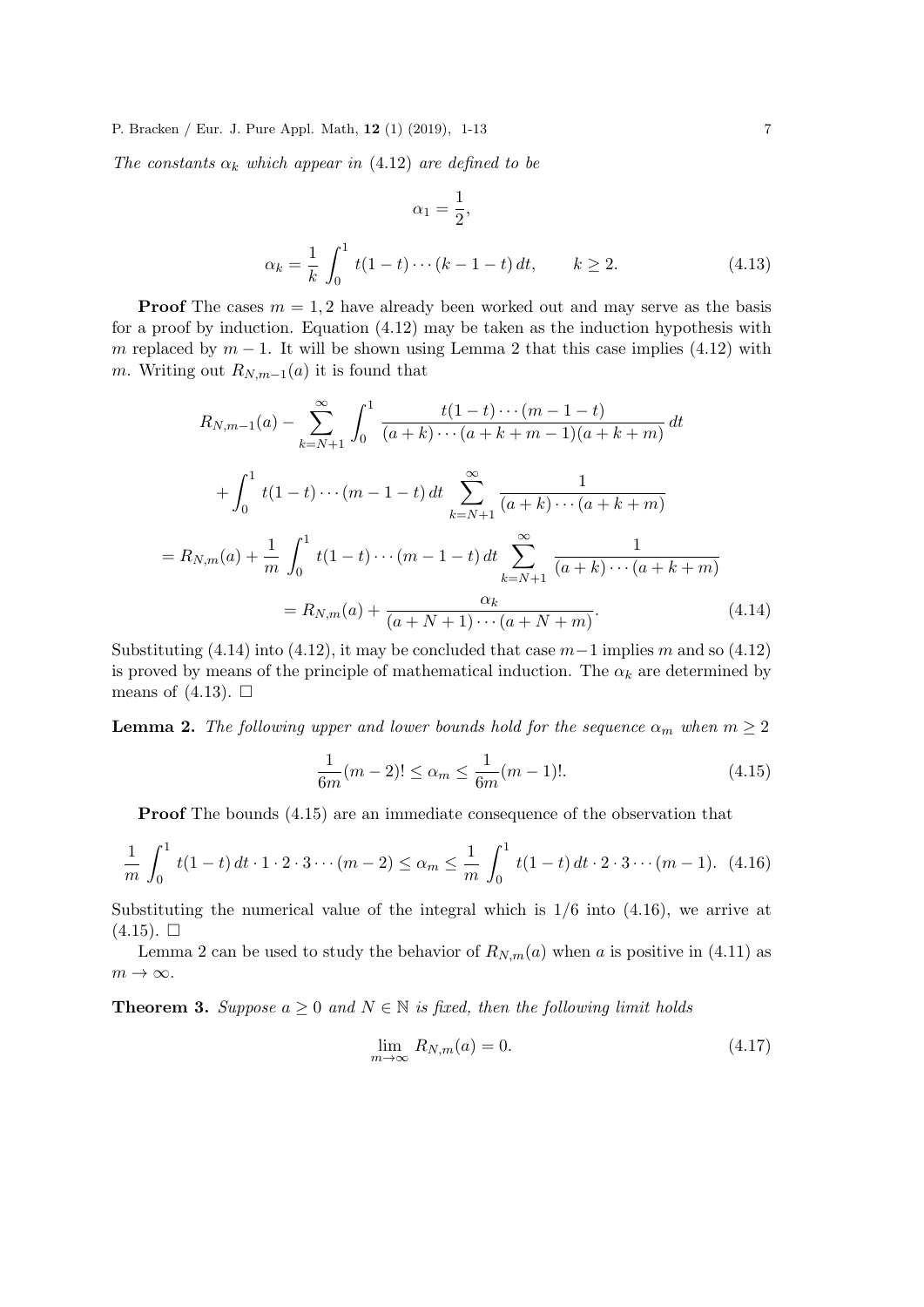**Proof** Clearly we see that  $R_{N,m}(a) > 0$  for all  $a \geq 0$ , and so the following bounds for  $R_{N,m}(a)$  hold

$$
0 < R_{N,m}(a) \le R_{N,m}(0) = \sum_{k=N+1}^{\infty} \int_0^1 \frac{t(1-t)\cdots(m-t)}{k(k+1)\cdots(k+m)(k+t)} dt
$$
\n
$$
\le \alpha_{m+1} \sum_{k=N+1}^{\infty} \left(\frac{1}{(k-1)k\cdots(k+m-1)} - \frac{1}{k(k+1)\cdots(k+m)}\right)
$$
\n
$$
= \frac{\alpha_{m+1}}{N(N+1)\cdots(N+m)} = \alpha_{m+1} \frac{(N-1)!}{(N+m)!}.
$$
\n(4.18)

Using Lemma 2 in (4.18), the following bounds result

$$
0 < R_{N,m}(a) < \frac{m!}{6(m+1)} \cdot \frac{(N-1)!}{(N+m)!} = \frac{1}{6N(m+1)} \cdot \frac{1}{\binom{N+m}{m}}.\tag{4.19}
$$

Letting  $m \to \infty$  in (4.19) and applying the squeeze theorem, the result stated in (4.17) follows.  $\square$ 

# 5. Generalizations of Euler's Constant

**Theorem 4.** Let  $a \in [0,\infty)$ , then a form of generalized Euler's constant can be defined and calculated from

$$
\gamma(a) = \gamma_N(a) + \sum_{k=1}^{\infty} \frac{\alpha_k}{(a+N+1)\cdots(a+N+k)}.\tag{5.1}
$$

Moreover, Euler's constant (1.1) is obtained as

$$
\gamma = \sum_{k=1}^{N} \frac{1}{k} - \log(N+1) + \sum_{k=1}^{\infty} \frac{\alpha_k}{(N+1)\cdots(N+k)}.
$$
 (5.2)

**Proof** To obtain (5.1), substitute (4.12) for  $R_N(a)$  into (4.1) to obtain

$$
\gamma(a) = \gamma_N(a) + R_{N,m}(a) + \sum_{k=1}^{m} \frac{\alpha_k}{(a+N+1)\cdots(a+N+k)}.
$$
 (5.3)

Letting  $m \to \infty$  in (5.3) and using (4.17), equation (5.1) is obtained. Finally, set  $a = 0$  in (5.1) and we get result (5.2) for the constant found by Euler. It is also worth noting that when  $(2.1)$  is substituted into  $(5.1)$ , the generalized constant takes the form

$$
\gamma(a) = \sum_{k=1}^{N} \frac{1}{a+k} - \log(a+N+1) + \log(a+1) + \sum_{k=1}^{\infty} \frac{\alpha_k}{(a+N+1)\cdots(a+N+k)}.
$$
 (5.4)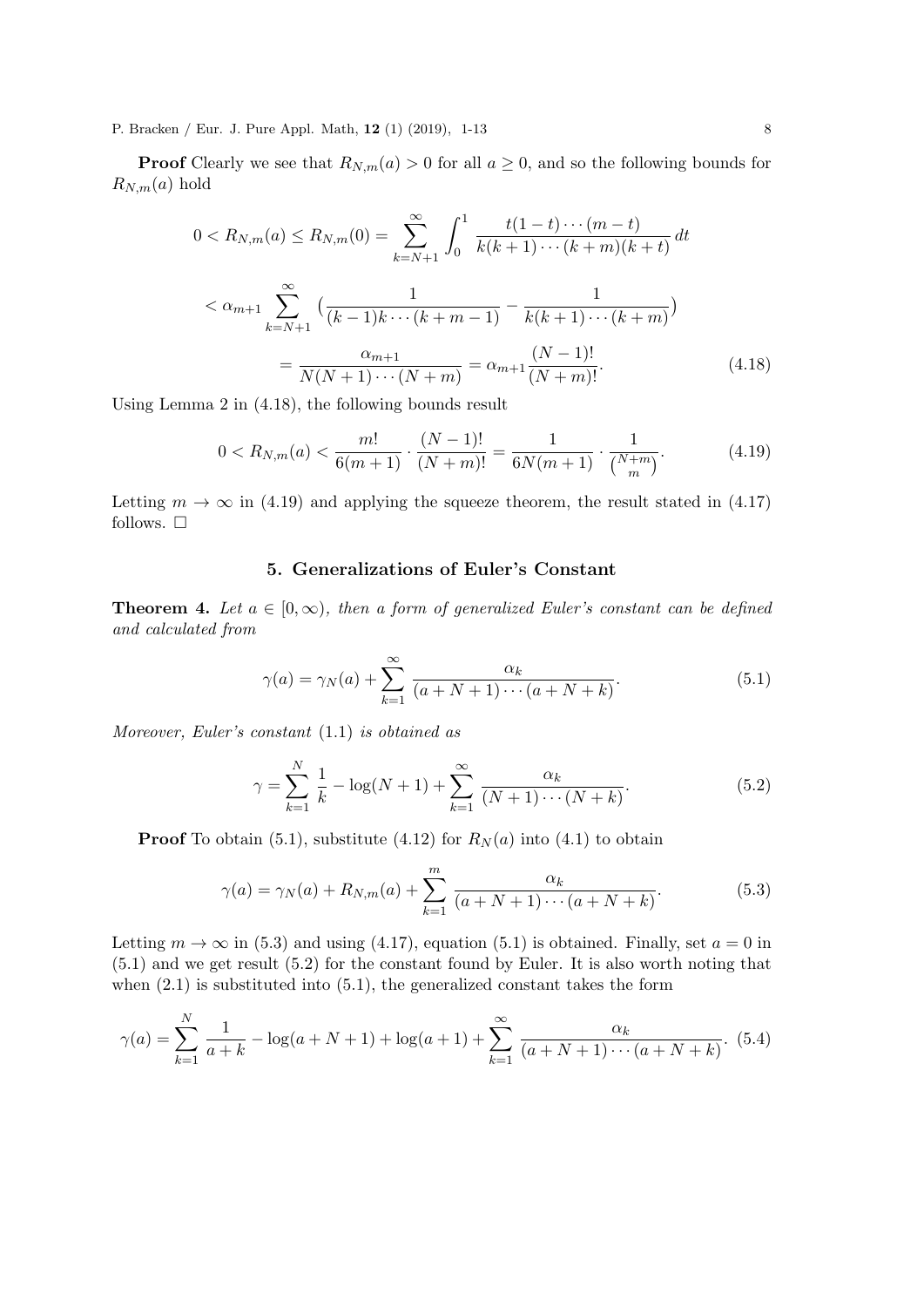$\Box$ 

Setting  $a = 0$  in (5.4) and substituting the definition  $(N + 1)_k = (N + 1) \cdots (N + k)$ , Euler's constant (5.2) can be put into the form,

$$
\gamma = \sum_{k=1}^{N} \frac{1}{k} - \log(N+1) + N! \sum_{k=1}^{\infty} \frac{\alpha_k}{(N+k)!} = \sum_{k=1}^{N} \frac{1}{k} - \log(N+1) + \sum_{k=1}^{\infty} \frac{\alpha_k}{(N+1)_k}.
$$
 (5.5)

A formula similar to (5.5) for  $\gamma$  has appeared before [11].

## 6. Asymptotic Results and Some Limits

**Theorem 5.** The limit function  $\gamma(a): [0, \infty) \to (0, \infty)$  defined in (5.4)

$$
\gamma(a) = \lim_{N \to \infty} \gamma_N(a) = \lim_{N \to \infty} \left( \frac{1}{a+1} + \dots + \frac{1}{a+N} - \log(\frac{a+N+1}{a+1}) \right),\tag{6.1}
$$

for  $a \in (0, \infty)$  is a strictly decreasing function of a.

**Proof** Let  $N \in \mathbb{N}$  with  $h_N : (0, \infty) \to (0, \infty)$  defined to be the function

$$
h_N(a) = \frac{1}{a+1} + \frac{1}{a+2} + \dots + \frac{1}{a+N} - \log(\frac{a+N+1}{a+1}).
$$
 (6.2)

Differentiate  $(6.2)$  term by term with respect to a to obtain

$$
h'_{N}(a) = -\sum_{k=1}^{N} \frac{1}{(a+k)^2} + \frac{N}{(a+1)(a+N+1)} < -\sum_{k=1}^{N} \frac{1}{(a+k)(a+k+1)} + \frac{N}{(a+1)(a+N+1)} = -\frac{N}{(a+1)(a+N+1)} + \frac{N}{(a+1)(a+N+1)} = 0.
$$

Therefore, at each  $a \in (0, \infty)$ , the derivative of  $h_N(a)$  satisfies  $h'_N(a) < 0$  and so it follows that the function  $h_N(a)$  is strictly decreasing for all integers N. Hence it follows from this that the function  $\gamma(a)$  is also strictly decreasing on  $(0, \infty)$  as well.  $\Box$ 

**Theorem 6.** Let  $a \in (0,\infty)$  and for  $N \in \mathbb{N}$ , define three sequences  $\lambda_N$ ,  $\mu_N$  and  $\sigma_N$  as follows

$$
\lambda_N(a) = \frac{1}{a+1} + \frac{1}{a+2} + \dots + \frac{1}{a+N} - \log(\frac{a+N}{a+1} + \frac{1}{2(a+1)}),\tag{6.3}
$$

$$
\mu_N(a) = \lambda_N(a) - \frac{1}{24(a+N+\frac{1}{2})^2},\tag{6.4}
$$

$$
\sigma_N(a) = \lambda_N(a) - \frac{1}{24(a+N)^2}.
$$
\n(6.5)

Then the following statements hold: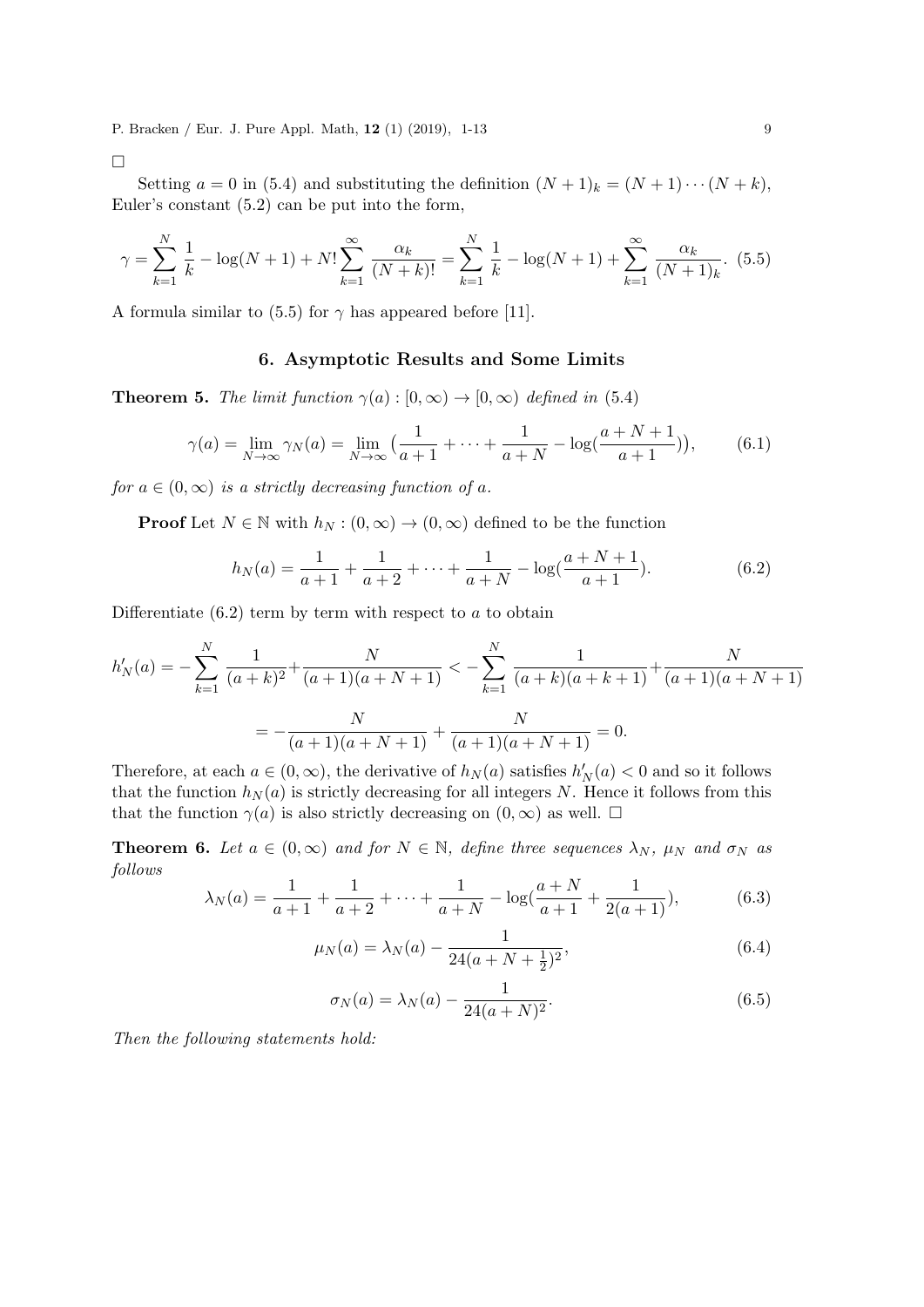(i)  $\gamma(a) < \lambda_{N+1}(a) < \lambda_N(a)$  for  $N \in \mathbb{N}$  and

$$
\lim_{N \to \infty} N^2 \left( \lambda_N(a) - \gamma(a) \right) = \frac{1}{24}.
$$
\n(6.6)

(ii)  $\mu_N(a) < \mu_{N+1}(a) < \gamma(a)$  for each  $N \in \mathbb{N}$  and

$$
\lim_{N \to \infty} N^4 \left( \gamma(a) - \mu_N(a) \right) = \frac{7}{960}.
$$
\n(6.7)

(iii)  $\gamma(a) < \sigma_N(a) < \sigma_{N+1}(a)$  for each  $N \in \mathbb{N}$  and

$$
\lim_{N \to \infty} N^3 \left( \gamma(a) - \sigma_N(a) \right) = \frac{1}{24}.
$$
\n(6.8)

(iv) For each  $N \in \mathbb{N}$ , the following bounds hold

$$
\frac{1}{24(a+N)^2} < \lambda_N(a) - \gamma(a) < \frac{1}{24(a+N-\frac{1}{2})^2}.\tag{6.9}
$$

**Proof** (i) Clearly for  $a \in (0, \infty)$  and  $n \geq 1$  it is the case that

$$
\lambda_n(a) - \lambda_{n+1}(a) = \log(\frac{2a + 2n + 3}{2a + 2n + 1}) - \frac{1}{a + n + 1}.
$$
\n(6.10)

To study this difference between terms in the sequence as a function of  $n$  and  $a$ , let us define the function  $f(a, x)$  for  $x \ge 0$  which agrees with (6.10) when  $x = n$  as

$$
f(a,x) = \log(\frac{2a + 2x + 3}{2a + 2x + 1}) - \frac{1}{a + x + 1}.
$$
 (6.11)

It is the case that  $f(a, x) \to 0^+$  as  $x \to \infty$ . Differentiate  $f(a, x)$  with respect to x to give

$$
f_x(a,x) = -\frac{2a + 2x + 1}{(2a + 2x + 1)^2 (2a + 2x + 3)(a + x + 1)^3} < 0,
$$

Moreover,  $f(0,0) > 0$  and  $f_a(a,0)$  at fixed  $x = 0$  remains positive while decreasing monotonically to zero for all a in the interval. Therefore  $f(a, x)$  must remain positive as it decreases to zero monotonically, which implies from (6.10) that  $\lambda_n(a) > \lambda_{n+1}(a)$ . Thus  $\lambda_n(a)$  satisfies

$$
\gamma_n(a) = \lambda_n(a) + \log(\frac{2a + 2n + 1}{2a + 2n + 2}) < \lambda_n(a),
$$

since the logarithm is negative, and so  $\gamma_n(a)$  approaches  $\gamma(a)$  from above as  $n \to \infty$ . The Césaro-Stoltz theorem permits the evaluation of the limit from

$$
n^{2} (\lambda_{n}(a) - \gamma(a)) = \frac{\lambda_{n+1}(a) - \lambda_{n}(a)}{\frac{1}{(n+1)^{2}} - \frac{1}{n^{2}}} = \frac{\frac{1}{a+n+1} + \log(\frac{2a+2n+1}{2a+2n+3})}{\frac{1}{(n+1)^{2}} - \frac{1}{n^{2}}}
$$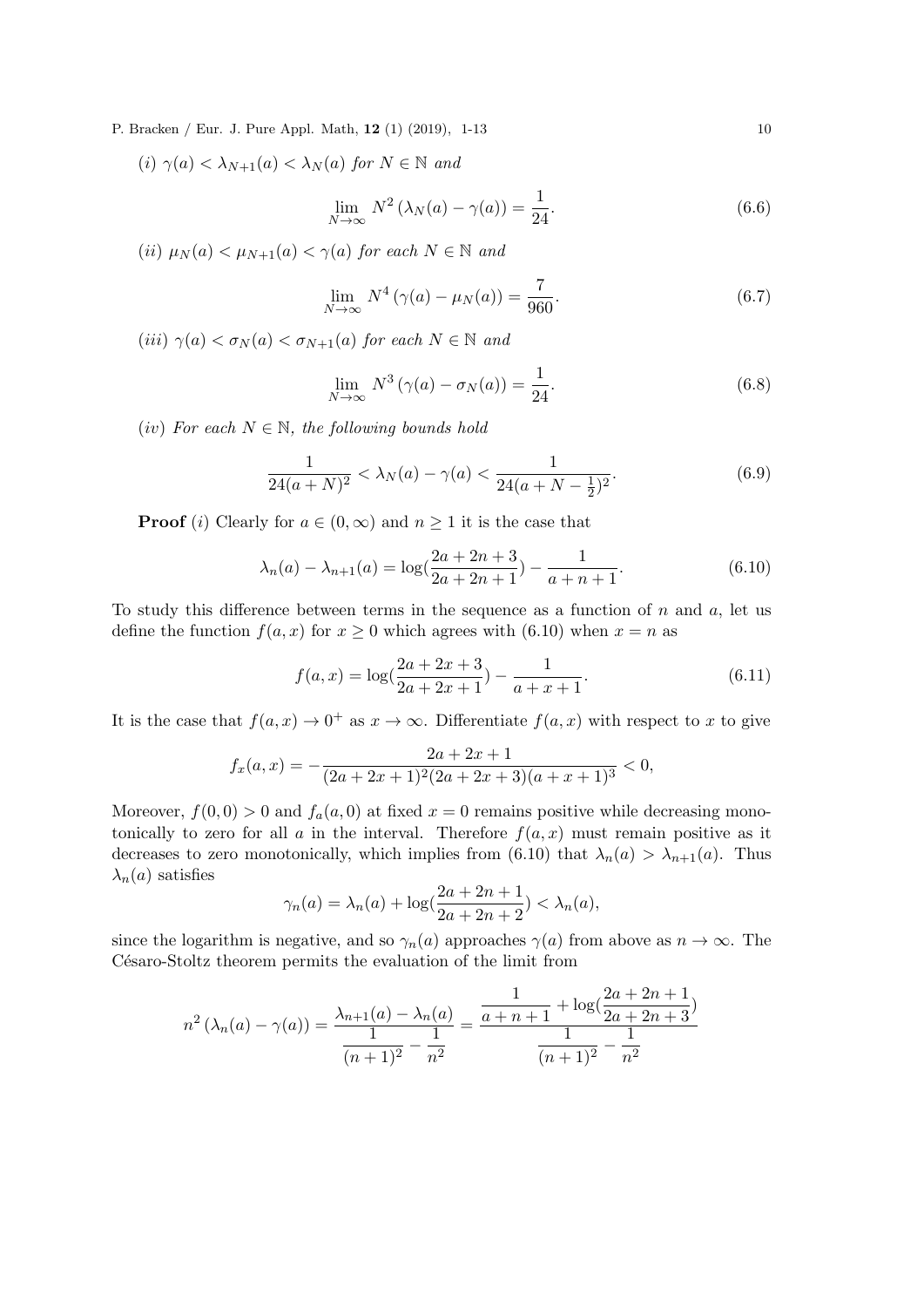$$
= \frac{1}{24} - \frac{1}{8 n} (a + \frac{1}{2}) + O(\frac{1}{n^2}).
$$

This development implies the required limit as stated.

(ii)

$$
\mu_{n+1}(a) - \mu_n(a) = \lambda_{n+1}(a) - \lambda_n(a) - \frac{1}{24(a+n+\frac{1}{2})^2} + \frac{1}{24(a+n+\frac{1}{2})^2}
$$

$$
= \frac{1}{a+n+1} - \log(\frac{2a+2n+3}{2a+2n+1}) - \frac{1}{24(a+n+\frac{3}{2})^2} + \frac{1}{24(a+n+\frac{1}{2})^2}
$$
(6.12)

As in (i), define  $g(a, x)$  to be the right side of (6.12) with n replaced by x. Differentiating  $g(a, x)$  with respect to x gives

$$
g_x(a,x) = -\frac{28(a+x)^2 + 56(a+x) + 25}{3(a+x+1)^2(2a+2x+3)^3(2a+2x+1)^3} < 0,
$$

and  $g(a, x) \rightarrow 0^+$  as  $x \rightarrow \infty$ . Since  $g(0, 0) > 0$  and  $g_a(a, 0) < 0$ , the function  $g(a, 0)$ remains positive while decreasing monotonically to zero. Consequently (6.12) implies the inequalities  $\gamma(a) \geq \mu_{n+1}(a) > \mu_n(a)$ . The Césaro-Stoltz theorem gives the required limit by writing

$$
n^4\left(\gamma(a) - \mu_n(a)\right) = \frac{\gamma(a) - \mu_{n+1}(a) - \gamma(a) + \mu_n(a)}{1 - \frac{1}{(n+1)^4} - \frac{1}{n^4}} = \frac{\mu_n(a) - \mu_{n+1}(a)}{(n+1)^4} - \frac{1}{n^4}
$$

$$
= \frac{7}{960} - \frac{7}{192 n}(a + \frac{1}{2}) + O(\frac{1}{n^2}).
$$

 $(iii)$ 

$$
\sigma_{n+1}(a) - \sigma_n(a) = \lambda_{n+1}(a) - \lambda_n(a) - \frac{1}{24(a+n+1)^2} + \frac{1}{24(a+n)^2}
$$

$$
= \frac{1}{a+n+1} - \log(\frac{2a+2n+3}{2a+2n+1}) - \frac{1}{24(a+n+1)^2} + \frac{1}{24(a+n)^2}.
$$
(6.13)

As in (i) and (ii), define the function  $h(a, x)$  to be the right-hand side of (6.13) with n replaced by x. Differentiating  $h(a, x)$  with respect to x, we have

$$
h_x(a,x) = -\frac{24(a+x)^3 + 37(a+x)^2 + 17(a+x) + 3}{12(a+x)^3(a+x+1)^3(2a+2x+1)(2a+2x+3)}.
$$

Therefore  $h(a, x)$  is strictly decreasing in x and approaches zero as  $x \to \infty$ . Also  $f(0, 1) > 0$ and  $f_a(a, 1) < 0$  so  $h(a, 1)$  is always positive and decreasing at fixed  $x = 1$ , so we conclude that  $h(a, x)$  remains positive. Applying this to (6.13), the required inequalities for  $\sigma_n(a)$ are obtained. The Césaro-Stoltz theorem provides the means for determining the limit

$$
n^{3}(\gamma(a) - \sigma_{n}(a)) = \frac{\sigma_{n}(a) - \sigma_{n+1}(a)}{1 - \frac{1}{(n+1)^{3}} - \frac{1}{n^{3}}}
$$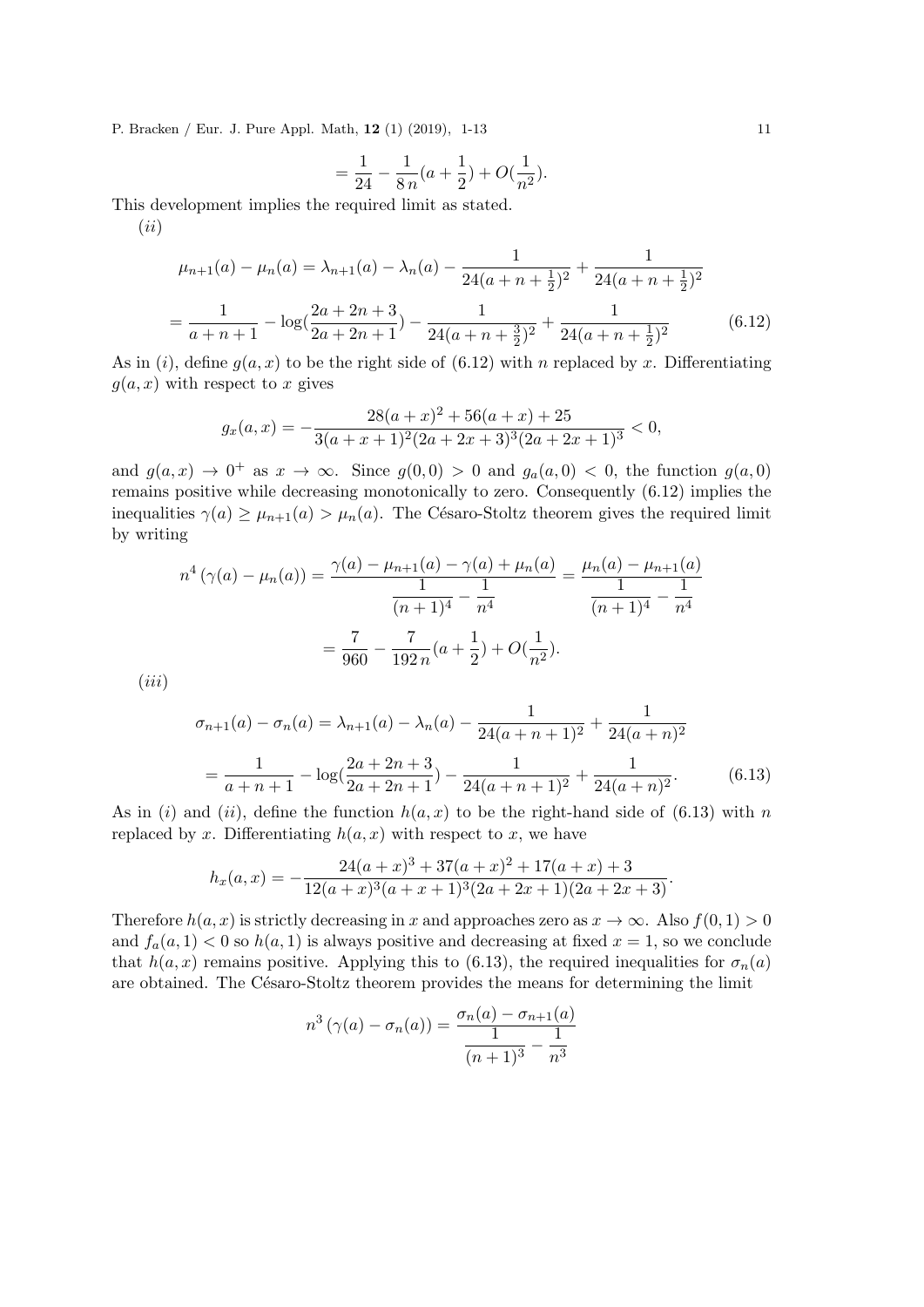$$
= \frac{-\frac{1}{a+n+1} + \log(\frac{2a+2n+3}{2a+2n+1}) + \frac{1}{24(a+n+1)} - \frac{1}{24(a+n)^2}}{\frac{1}{(n+1)^3} - \frac{1}{n^3}}
$$

$$
= \frac{1}{24} - \frac{1}{6n}(a + \frac{23}{120}) + O(\frac{1}{n^2}).
$$

 $(iv)$  This follows as a straightforward consequence of the previous results. Since  $\mu_n(a) < \gamma(a)$ , it follows that

$$
\lambda_n(a) - \frac{1}{24(a+n-\frac{1}{2})^2} - \gamma(a) < 0.
$$

This implies the upper bound,

$$
\lambda_n(a) - \gamma(a) < \frac{1}{24(a+n-\frac{1}{2})^2}.
$$

In a similar way, since  $\sigma_n(a) > \gamma(a)$  the lower bound follows directly as well.  $\Box$ 

**Theorem 7.** (i) Let  $v_n$  be any sequence which converges to Euler's constant. Then Euler's constant is also given by the limit

$$
\gamma = \lim_{n \to \infty} \frac{\sum_{k=0}^{\infty} \left(\frac{n^k}{k!}\right)^p v_k}{\sum_{k=0}^{\infty} \left(\frac{n^k}{k!}\right)^p}.
$$
\n(6.14)

(ii) Let  $H_n$  denote the harmonic sequence and suppose  $p > 0$ . Euler's constant is given by the limit k

$$
\gamma = \lim_{n \to \infty} \frac{\sum_{k=0}^{\infty} \left(\frac{n^k}{k!}\right)^p (H_k - \log(k+1))}{\sum_{k=0}^{\infty} \left(\frac{n^k}{k!}\right)^p}.
$$
(6.15)

**Proof** (i) Suppose the sequence  $v_n$  converges to Euler's constant,  $\lim_{n\to\infty} v_n = \gamma$ . Define sequences  $a_n$  and  $b_n$  with  $p > 0$  as follows,

$$
a_n = \frac{v_n}{(n!)^p}, \qquad b_n = \frac{1}{(n!)^p}.
$$
\n(6.16)

Then  $b_n > 0$  and it can be verified using the Ratio test that  $\sum_{n=0}^{\infty} b_n t^n$  converges for t real and  $p > 0$ , hence (6.15) satisfies

$$
\lim_{n \to \infty} \frac{a_n}{b_n} = \gamma.
$$